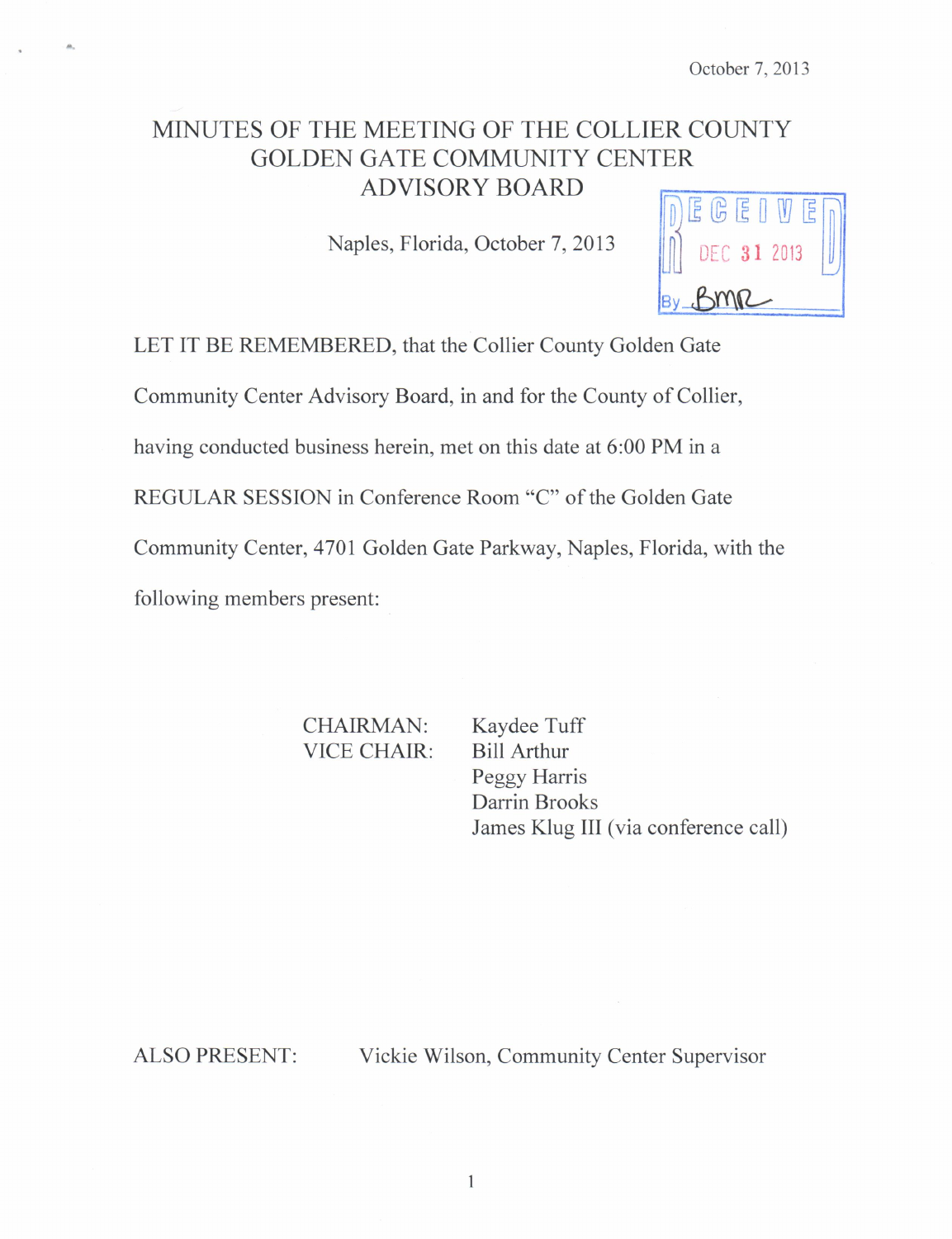### I. Call to Order

The meeting was called to order at 6:00 PM by Chair Kaydee Tuff.

Peggy Harris moved to allow James Klug to participate in meeting by phone and found that his absence was due to an extraordinary circumstance. Second by Darrin Brooks. Motion carried unanimously, 3-0.

### II. Attendance — Establish <sup>a</sup> Quorum

Roll call was taken and a quorum was established.

#### III. Approval of Agenda

Peggy Harris moved to approve the October 7, 2013 Agenda as submitted. Second by Darrin Brooks. Motion carried unanimously, 4-0.

Add: VII. B. Eagle Scout/Community Garden Gazebo Project

Chair Kaydee Tuffmoved to approve the October 7, 2013 Agenda as amended. Second by Peggy Harris. Motion carried unanimously, 4-0.

## IV. Approval of June 3, 2013 Minutes

Peggy Harris moved to approve the June 3, 2013 Minutes as submitted. Second by Darrin Brooks. Motion carried unanimously, 3-0. Jim Klug abstained.

Note: Jim Klug could not vote he was not in attendance for the June 3, 2013 meeting.

#### V. Public Comments None)

#### VI. Old Business

#### A. Recreation Highlights

Vickie Wilson reported the following:

- October  $25 (6:30 8:30)$  pm) Halloween Family Event will include a  $\blacksquare$ haunted house with "Trunk or Treat." (handing out candy) There is a \$2.00 pre-registration fee prior to the event and \$3 the day of the event.
- Indoor Movie held in September attracted 75 participants.
- Plan to hold another movie in November 1st.
- Community Garden has 21 gardening beds.
- The Community Garden had a "Work Day" with the Girl Scouts.
- Community Garden has a waiting list for gardening beds.  $\blacksquare$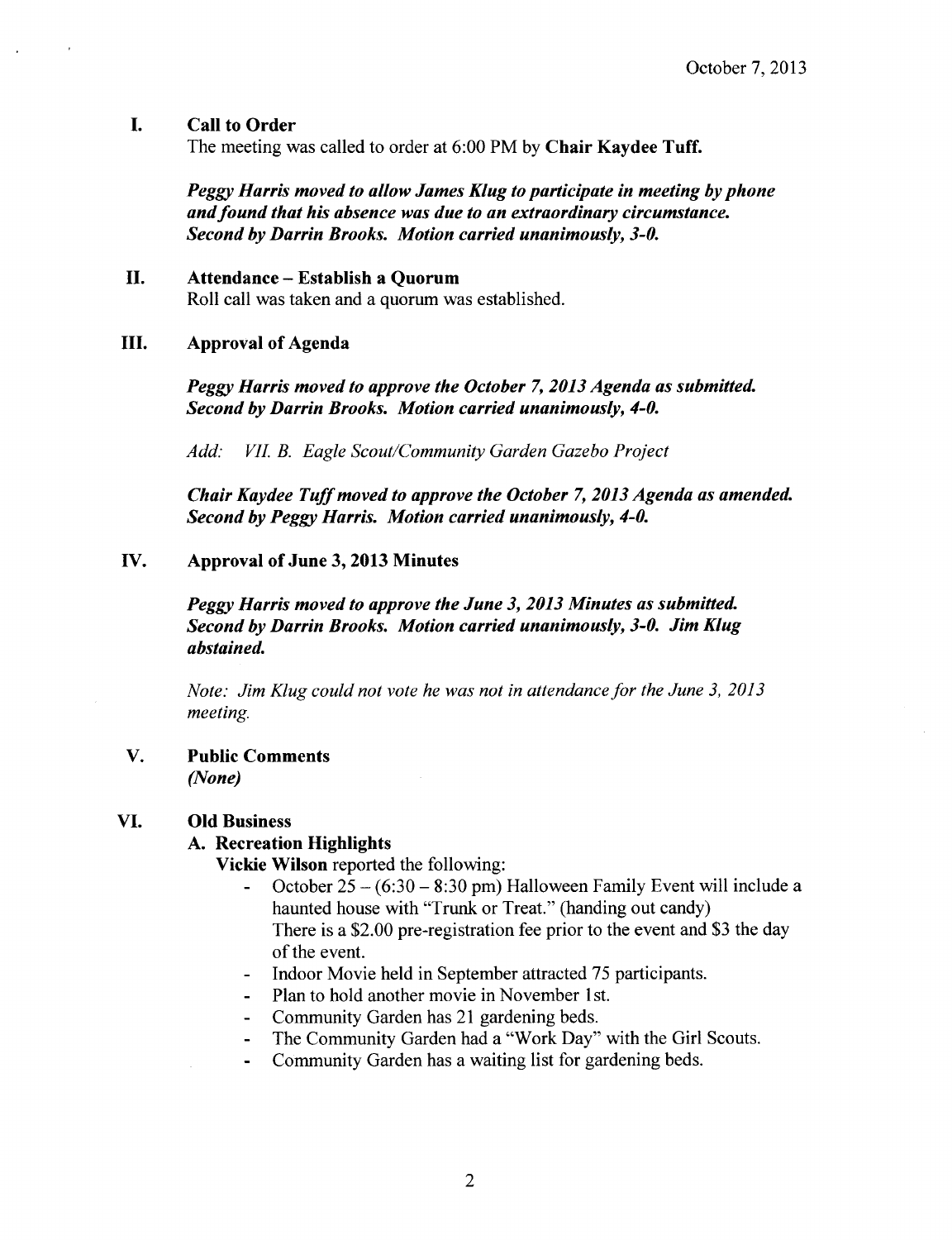## B. Playground Update

Vickie Wilson reported working with Facilities Management to get quotes on new playground. Jeanine McPherson previously recommended utilizing a kite style shade protection. She is waiting on bid.

It was noted kites are harder to put up and take down.

**Jim Klug** asked if there was a time line on the playground structure. Vickie Wilson responded with a "No Sir, hopefully before next summer."

# VII. New Business

 $\Delta$ 

# A. Month to Date budget/Year to Date

Staff distributed the Monthly Year to Date Fund 130 Report with Monthly Breakdowns FY 2013 dated October 7, 2013 and Budget to Actual Comparison, BCS Drilldown Report FY 2014. ( See attached) Vickie Wilson explained the GGCCAB 2013 Budget had a deficit approximately \$46,000.

- Ad Valorem Taxes Collected was short \$13,000.
- Instructional had a shortage of \$13,000.
- Special Events had a shortage of \$15,000.

**Jim Klug** asked where the funds come from. He figured the shortage would come from the Carried Forward account.

Vickie Wilson did not know. She will follow -up with from Jeanine McPherson.

**Jim Klug** asked if anyone from the Advisory Board was present when the BCC approved the 2014 Budget.

Chair Kaydee Tuff responded " No one from the Advisory was present so we can only assume no changes were made."

**Jim Klug** requested Staff confirm there were no changes made to the GGCCAB Budget FY 2014.

Staff will research and report back to GGCCAB.

# B. Eagle Scout/Garden Club Gazebo

John Pelletier, 16 year old Boy Scout gave a presentation on an Eagle Scout Gazebo Project to be installed at the Golden Gate Community Center in the fenced in Garden area. He plans to raise approximately \$5, 000 by selling engraved brick pavers. Any additional funds raised will be used for materials required during the construction phase.

## John Pelletier Eagle Fundraiser Order Form: ( See attached)

- $\circ$  Standard Paver 4 X 8' engraved \$49
- $\circ$  Large Paver 8 X 8" engraved \$90
- o Marble Plaques \$150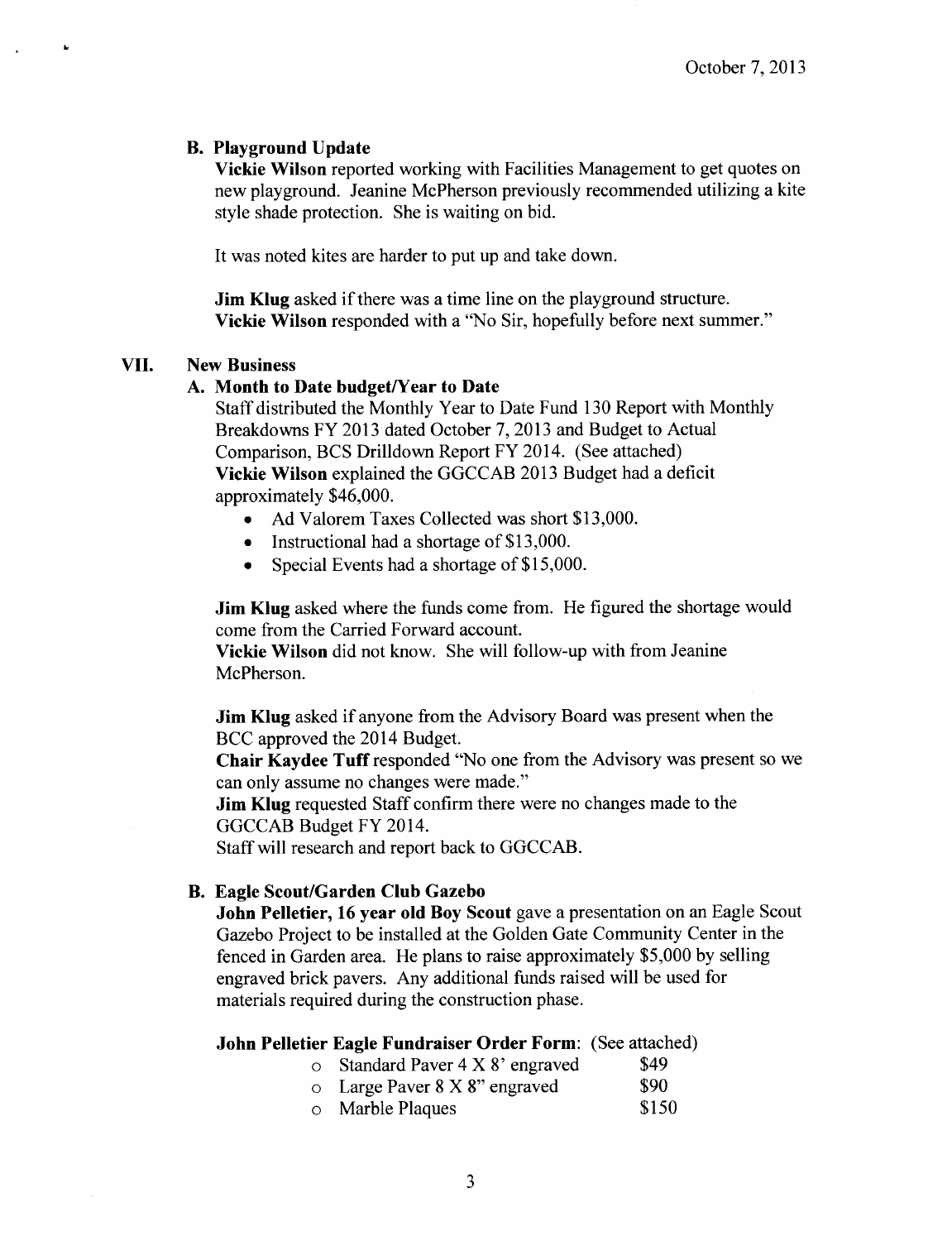It was noted the gazebo will be installed on crush lime stone and tied -down. The gazebo is approximately 10' x 10' with pretreated wood. The project will take approximately 6 months for funding raising and installation. John Pelletier asked the Advisory Board for their approval.

A question and answer session was held. All questions were addressed.

Brooke Hollander stated the Garden Club will be responsible for maintenance. Public will be welcome.

## Darrin Brooks moved to approve the project as presented. Second by Peggy Harris. Motion carried unanimously, 4-0.

John Pelletier asked a Board Member to give an approval signature giving permission to begin Project.

Discussion was made on the type of brick that could be used. Vickie Wilson reported the Community Center had pavers that were moved within the Center not being used or assigned to any project. She offered the use of those bricks for engraving to save purchasing bricks for the project. John Pelletier will bring a sample brick from the Community Center to the engraver to see if it would be feasible.

VIII. Member Comments None)

> Darrin Brooks moved to adjourn the meeting at 6:35 pm. Second by Peggy Harris. Motion carried unanimously; 4-0.

NEXT MEETING: MONDAY November 4, 2013 at 6:00 pm. GOLDEN GATE COMMUNITY CENTER — CONFERENCE ROOM "C" 4701 GOLDEN GATE PARKWAY NAPLES, FLORIDA

There being no further business for the good of the County, the meeting was adjourned by order of the Chair at 6:35 PM.

### GOLDEN GATE COMMUNITY CENTER ADVISORY BOARD